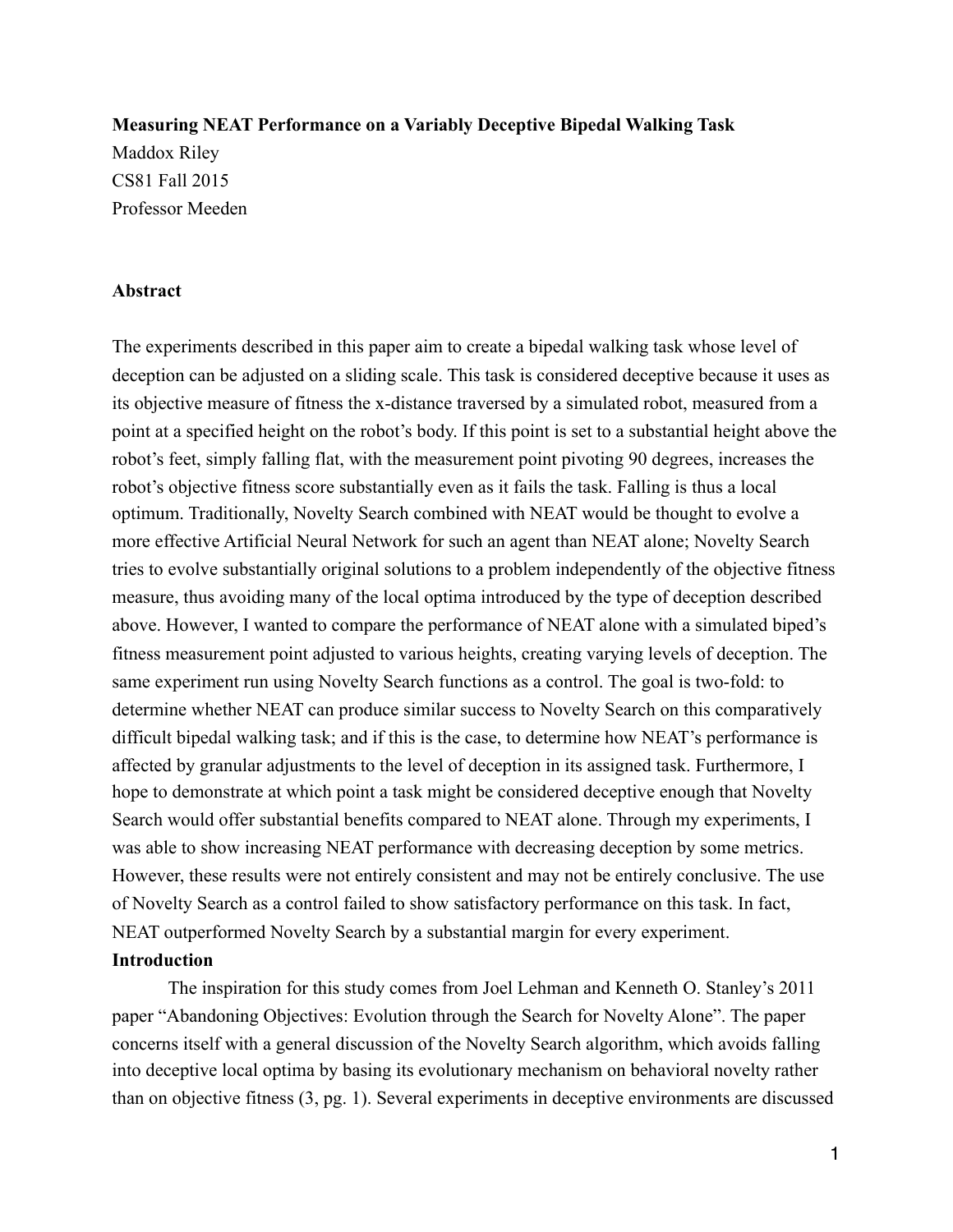in which a combination of Novelty Search and NEAT significantly outperform fitness-based NEAT due to the latter's tendency to become trapped in local optima (3, pg. 2). One of these experiments involves a bipedal walking task. In this task, a simulated 3D robot controlled by an evolved ANN must walk as far as possible within a given amount of time (3, pg. 24). The agent's only inputs are two sensors indicating a foot in contact with the ground. The robot has two hip joints and two knee joints, but no ankle joints, with varying degrees of freedom in each joint. Fitness is calculated based on squared distance traversed by the robot based on the location of the robot's center of mass (3, pg. 25). My experimental setup varies in a number of ways, mostly for the sake of simplicity, reliability and controllability of the results. For example, my agent's only joints are at the hip. Furthermore, the agent's legs do not leave the ground, but "contact sensors" of the type in the original experiment are provided by measuring the leg angle of the agent (described in greater detail in the next section). There is no simulation of gravity per-se in my simulator; instead, the agent simply falls if it overextends its legs, so it needs to develop an oscillatory behavior if it is to make much progress. All in all, my setup and agent are much simpler than the one described in Lehman and Stanley's experiment. However, my assumption is that much of the deception in the bipedal task arises through the choice of measurement point on the agent's body. This is the main variable in my experiments, in contrast to the original.

 Another practical study for the development of a bipedal robot points out that the majority of current bipedal robots operate based on manually determined commands or predefined walking programs that are not particularly adaptive (2, pg. 2). This is very far-removed from the nature of Lehman and Stanley's experiment, and of the experiments I aim to perform. This distinction underscores the difficulty of trying to evolve an ANN that can control a bipedal agent with no biases, no pre-defined behavior, and only ground sensors on each foot (and, in my case, a countdown timer) as inputs to the evolutionary algorithm.

 An article about a research team trying to model the mechanics of human bipedalism in a complex, multi-jointed robot highlights some of the specific difficulties in the bipedal walking task. For example, the joints often move at highly variable velocities; this is especially true in the example given in the article of knee joint movement in uphill walking or walking up a flight of stairs, though it applies more generally as well (1). In contrast, my simulated environment ignores much of this complexity, largely out of simple necessity. Another observation is that humans naturally tilt forward, potentially coming close to falling, when walking. This is another reason why the local optimum of pitching over is so easy to fall into (1). Though my simulator does not directly replicate this type of leaning behavior, the necessity of extending a leg, and thus moving closer to the dangerous angle at which falling over becomes a possibility, should mirror the deception of needing to lean over, risking a fall, in order to move forward.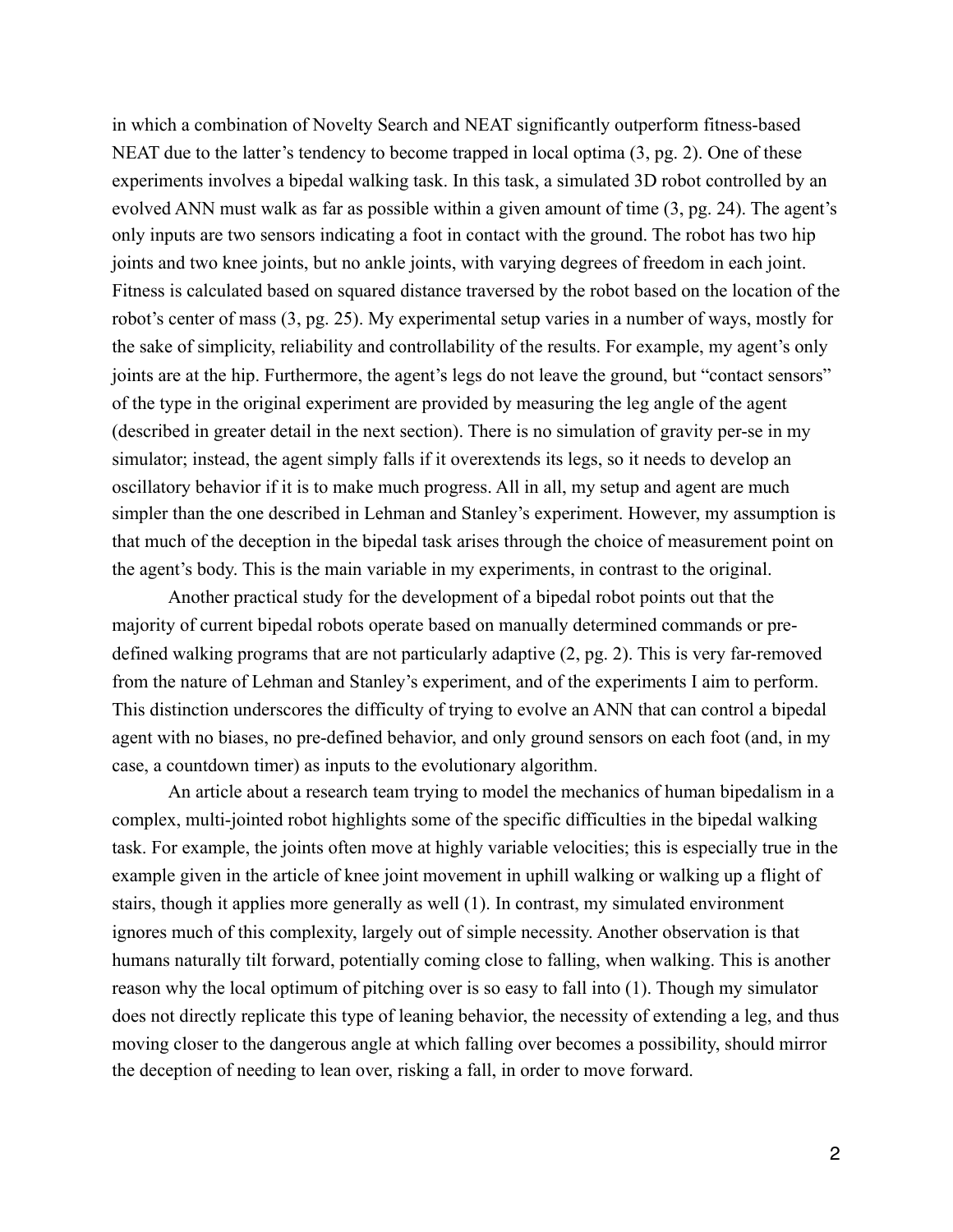### **Hypothesis**

 For my experiments, I predict that reducing the amount of deception in the bipedal walking task by lowering the point of distance measurement on the agent's body will result in a substantial improvement in the performance of NEAT on this task. I would still not be surprised to see Novelty Search outperform NEAT across the board, but I would expect Novelty Search's advantage to become substantial only when the task is made more deceptive by raising the measurement point.

### **Experimental Setup**

All experiments were run using simulated bipedal agents. For the simulations, I coded a modified version of the Python and Zelle Graphics-based robot simulator used for a number of in-class Adaptive Robotics labs. The environment is always represented as a rectangular space of 1400 pixels in width by 400 pixels in height. An agent is represented as a set of five points: a head, a waist, a left foot, a right foot, and a point from which the current x position of the robot is measured. For my experiments, agents were defined to be 200 pixels in height and were placed directly in the center of the environment. The height of measurement point on the robot's body may be defined on a floating point scale from 0.0 (on the ground of the virtual environment) to 1.0 (at the very top of the agent, i.e. 200 pixels from the ground). Each foot is allowed a range of motion from -60 to 60 degrees about the agent's waist; the rest of the agent's body does not pivot. There are two motor outputs to the agent. The first is a floating point value between -1.0 and 1.0, where -1.0 - 0.0 inclusive specifies that the left foot should be rotated, and a value of 0.1-1.0 inclusive specifies a rotation of the right foot. The second is a floating point value between  $-1.0$  and 1.0 indicating the degree of rotation about the waist, where value\*60 = degrees of rotation. When one foot is rotated, the other foot is rotated an equal amount in the opposite direction. The agent moves to the left if a left foot rotation and a negative rotation amount are specified, and right if a right foot rotation and a positive rotation amount are specified. The movement is a translation of the whole agent in the x direction of 15 pixels times the normalized rotation amount from -1.0 to 1.0. In order to move both feet back towards the center of the agent, the controller must specify either a negative right foot rotation or a positive left foot rotation; this is necessary to develop a successful oscillatory walking behavior, as the agent will "fall" and its run will terminate if its feet are pivoted at an angle greater to or equal than 58 degrees. The agent could be said to move forward with a shuffling, scissor-like movement. When the agent falls, its entire body does not pivot, but the fitness measurement point pivots 89 degrees in the direction of travel, adding the element of deception to the walking task. A rotation of 89 degrees rather than 90 degrees is used so that the measurement point is still visible in the simulator window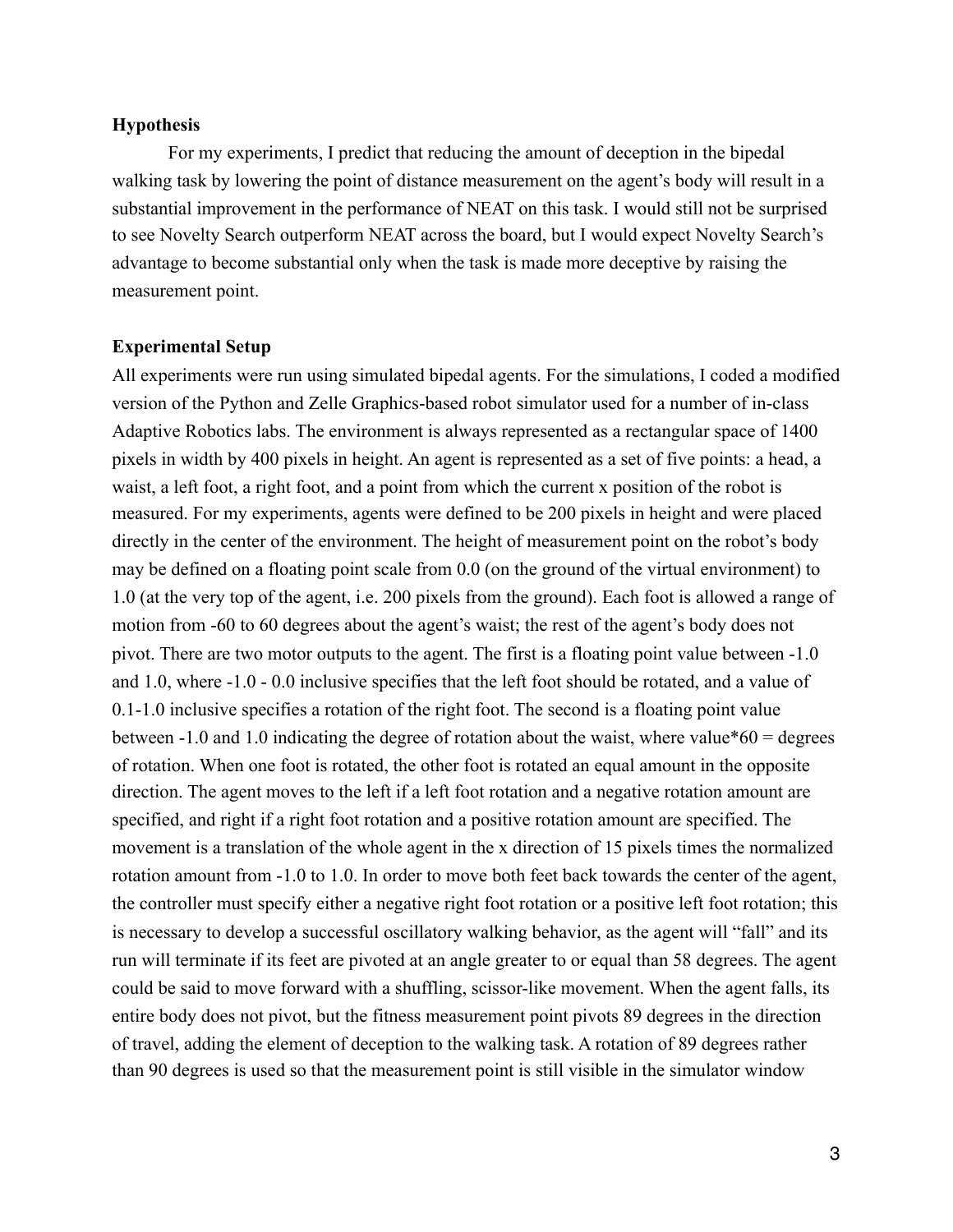after an agent has fallen. Also for visualization purposes, lines are drawn between the head an waist, waist and left foot, and waist and right foot of the agent, representing a torso and legs. For clarity, the left leg is colored green and the right leg is colored red.

 There are three sensory inputs to both NEAT and Novelty Search: the number of time steps remaining, initialized at 1000 in all experiments, and two sensors that read 1.0 if a foot is within 5 degrees of its "starting" position in-line with the rest of the agent's body and 0.0 if it is not. This is analogous to the sensors in Lehman and Stanley's experiments indicating whether or not a robot's foot is in contact with the ground.

 Objective fitness is specified as a value between 0.0 and 1.0, a proportion of an agent's maximum possible distance away from the center of the world, that is, 700 pixels in either direction given a world of width 1400. Given these values, objective fitness as a function of the measurement point's x value is given by the equation:

#### *abs(measure point X - 700) / 700.*

Strict upper and lower bounds of +/- 700 are set on the measured distance away from the world center to account for cases where the measurement point may pivot outside the bounds of the agent's world.

 For the Novelty Search experiments, the behavior space of an agent is defined as a series of x regions visited by either foot of the agent. Each region is 10 pixels in length, resulting in 140 total regions with values ranging from 0 for the leftmost region to 140 for the rightmost region. Behaviors are thus lists of 140 point of length 1, the list being padded with 0s in place of unvisited points. This behavior setup leads to a maximum length of 140\*140 (140 points of length 1 with a maximum cartesian distance of 140 between any two points).

 For all experiments, runs of 15 generations were used. For the Novelty Search experiments, the primary parameters were  $k=15$  (k-nearest neighbors), a limit of 100, a threshold of 0.25, a point length of 1, and a maximum distance of 140\*140. For further NEAT and Novelty Search parameters, see Appendix 1 at the end of the paper.

 For NEAT, 7 total experiments of 10 trials each were run with fitness measurement points positioned at 0%, 25%, 33%, 50%, 67%, 75%, and 100% of the robot's height. For Novelty Search, the measurement point was set to 50% of the robot's height to approximate the conditions in Lehman and Stanley's paper.

**Figure 1 (below):** An example of an agent of height 200. The point in the center of the agent's body is the fitness measurement point, at 50% of the agent's height. The agent begins at its starting position (left), then extends its right leg 30 degrees, causing it to move forward slightly (center). It then extends its right leg another 30 degrees, again causing it to move forward, but because it has overextended, its measure point pivots 89 degrees and this run ends. The pivoting of the measure point increases the measure point's x value, making this situation a local optimum. To successfully traverse its world, the agent needs an oscillatory, shuffling, "scissorlike" walking movement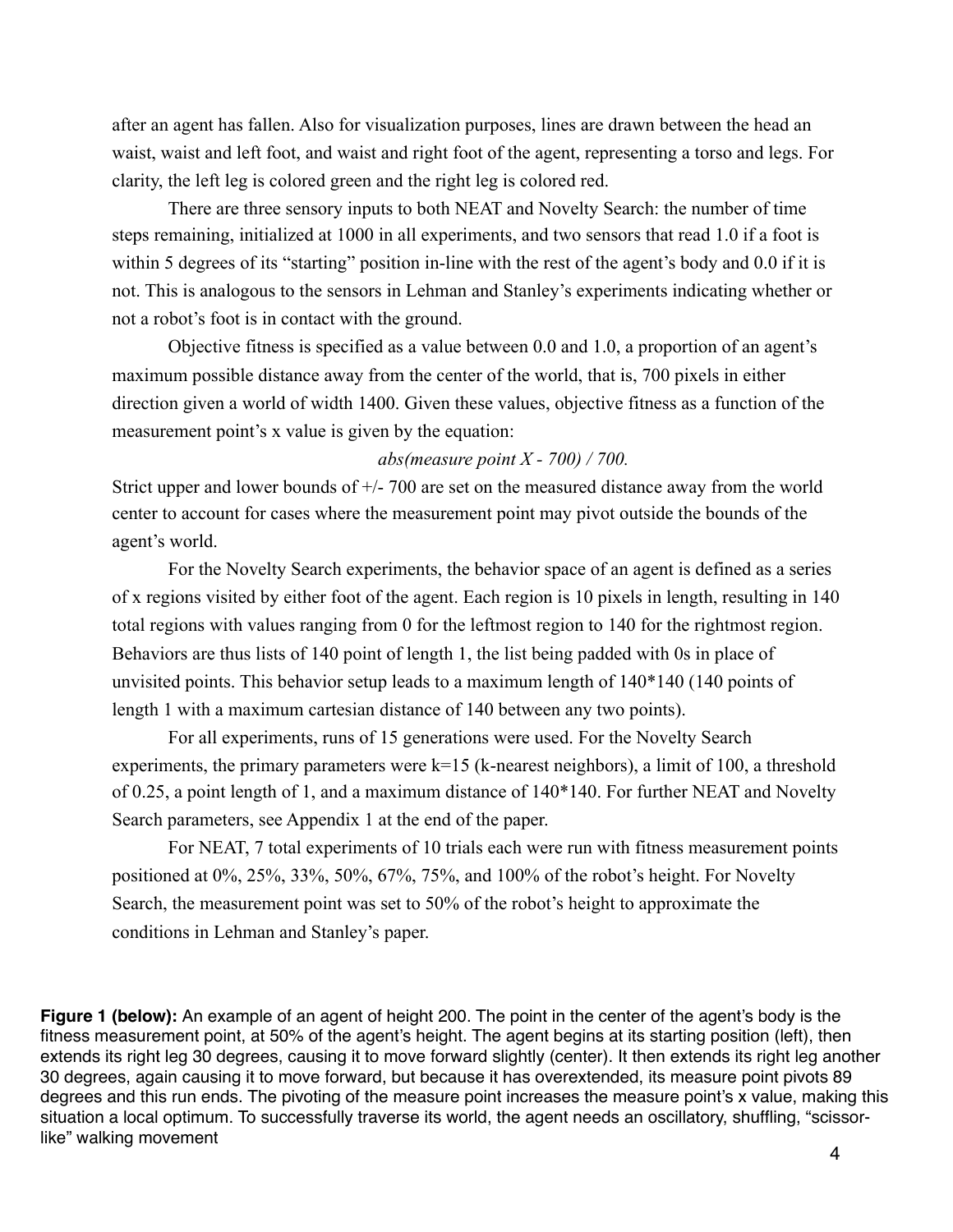

# **Results**

The results of the experiments for various fitness measurement heights with NEAT as the evolutionary algorithm are summarized in Table 1 below:

# Table 1

NEAT Experiment: Averages over 10 Runs per Measure point

| <b>Measure Point</b>                               | 0.0   | 0.25  | 0.33  | 0.5            | 0.67  | 0.75  | 1.0   |
|----------------------------------------------------|-------|-------|-------|----------------|-------|-------|-------|
| <b>Best Fitness</b>                                | 0.727 | 0.716 | 0.562 | 0.605          | 0.601 | 0.706 | 0.581 |
| Generations to<br>achieve best<br>fitness $(0-14)$ | 6     | 5     | 5     | $\overline{7}$ | 5     | 5     | 7     |

In many cases, the average best fitness scores produced over ten runs are higher when the measurement point is set lower on the agent's body, thereby theoretically reducing the amount of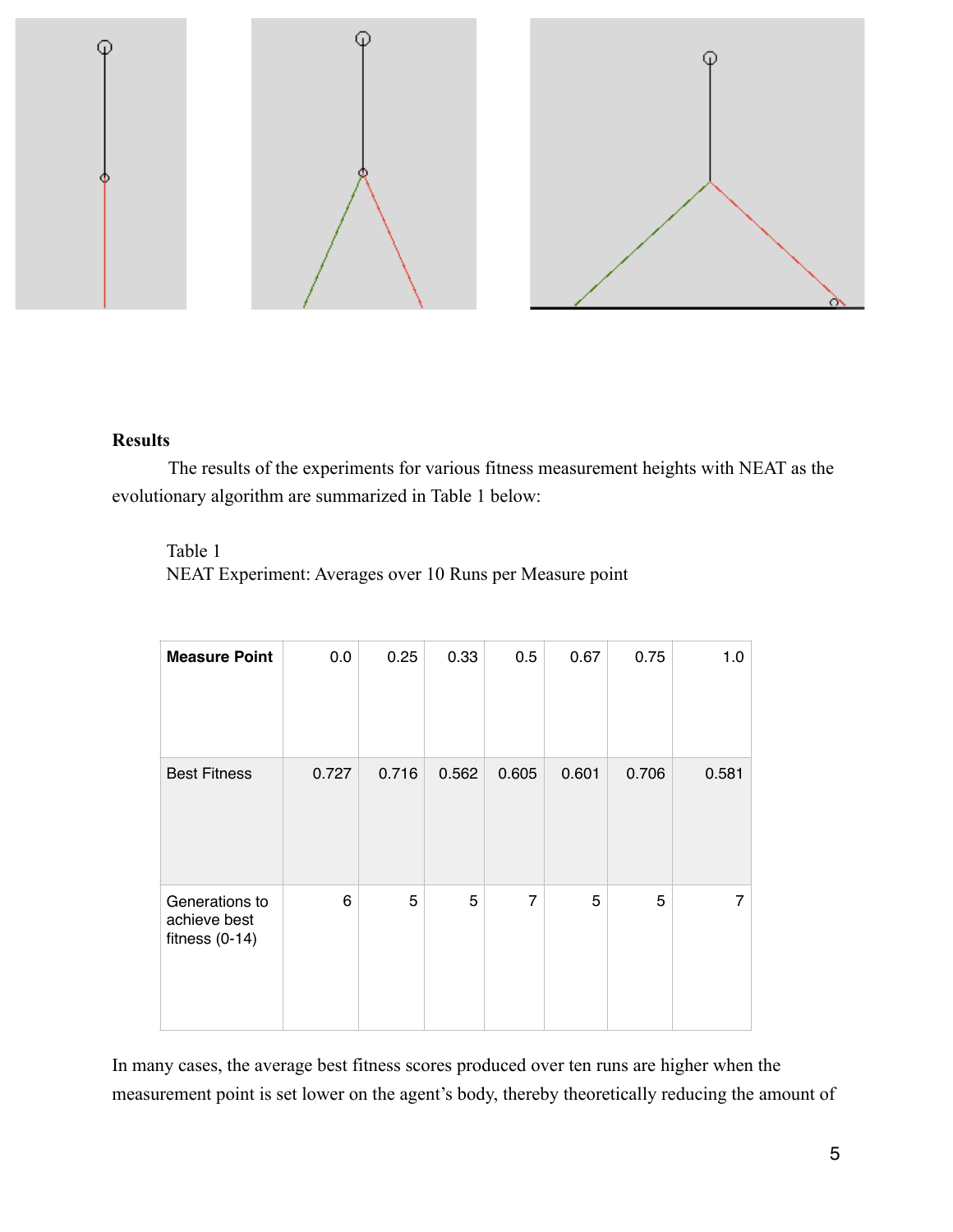deception in the walking task. This might seem to support my hypothesis that NEAT's performance on a bipedal walking task can be improved by lowering the amount of deception in the task. However, this is not always the case. Most notably, the average score for runs with the point set to 75% of the agent's height is notably higher than the averages scores for runs with the point set from 33-67% of the agent's height. Furthermore, the average fitness score for runs using a height of 0% is very similar to that of runs using a height of 25%, and there is a slight increase in the score from 33% to 50%. It is also difficult to notice a consistent trend in the number of generations needed to reach maximum best and average fitnesses, although peak average fitness scores often increase somewhat with theoretically increased deception, seemingly contradicting my hypothesis. Qualitatively, every run of NEAT developed at least some agents that were able to discover the necessary oscillatory shuffling behavior to completely traverse half of the world, thus achieving perfect fitness scores.

The results from the experiments using Novelty Search are summarized in Table 2 below:

## Table 2

Novelty Experiment: Averages over 20 Runs total

| <b>Best Objective</b><br><b>Fitness</b>                | 0.191 |
|--------------------------------------------------------|-------|
| Generations to<br>achieve best<br>objective<br>fitness | 5     |
| Best Average<br>Fitness<br>(novelty)                   | 0.101 |
| Generations to<br>achieve best<br>average<br>novelty   |       |

It is difficult to draw firm conclusions from these results. Novelty Search performs quite poorly on this bipedal walking task, rarely generating behaviors that cover more than 20% of the objective space. Qualitatively, the agents controlled by Novelty Search seem to move only a step or two before falling flat, consistently producing excessively large forward leg movements without counterbalancing reverse movements; oscillatory behavior is not discovered.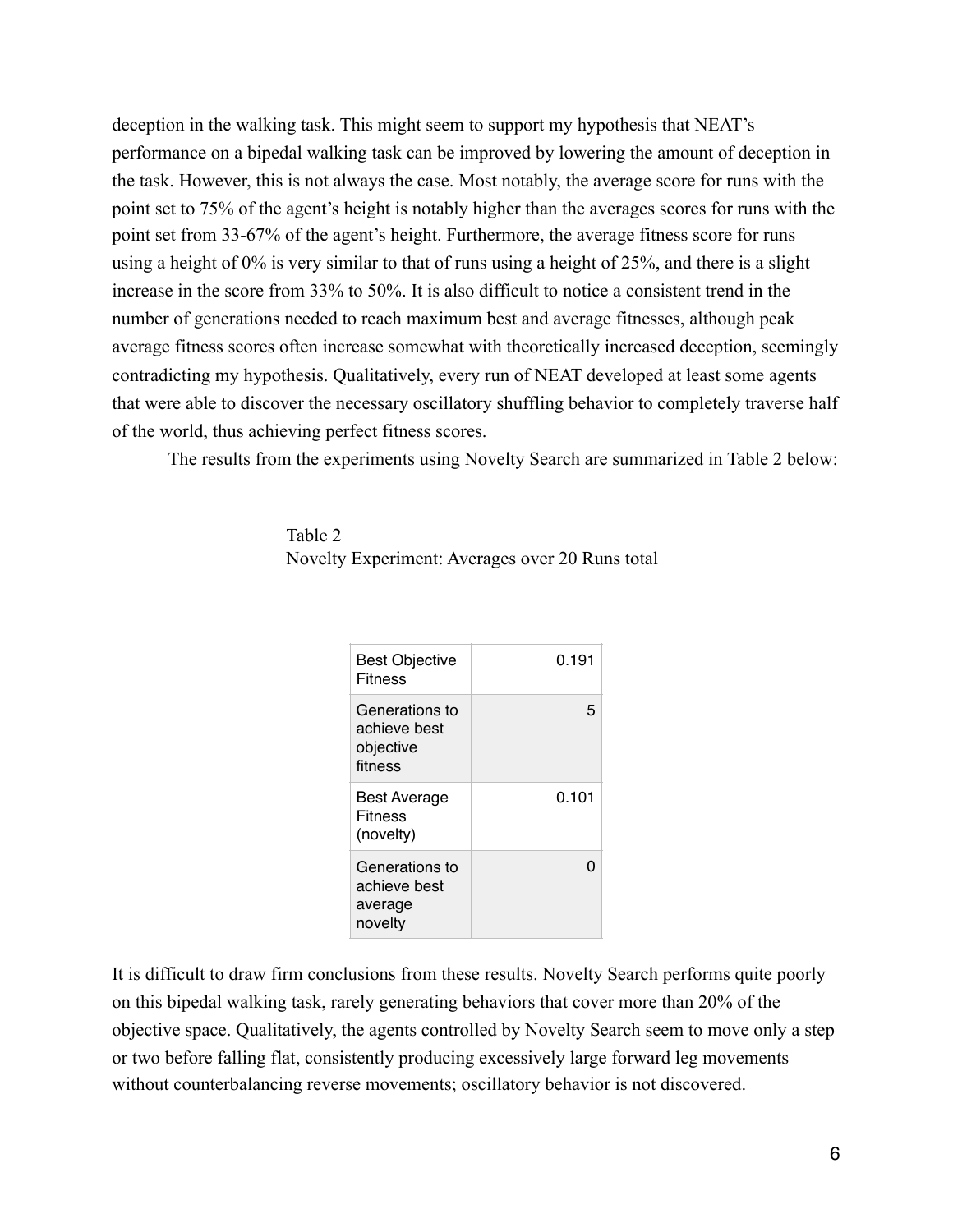

**Figure 3:** Average and best fitness scores from a fairly representative NEAT run using a measure point of 50%. The best score for a particular run will often converge to a particular value very quickly and/or suddenly.



**Figure 4:** The phenotype of the best chromosome from generation 14 of a different run of NEAT, again with the measure point at 50%.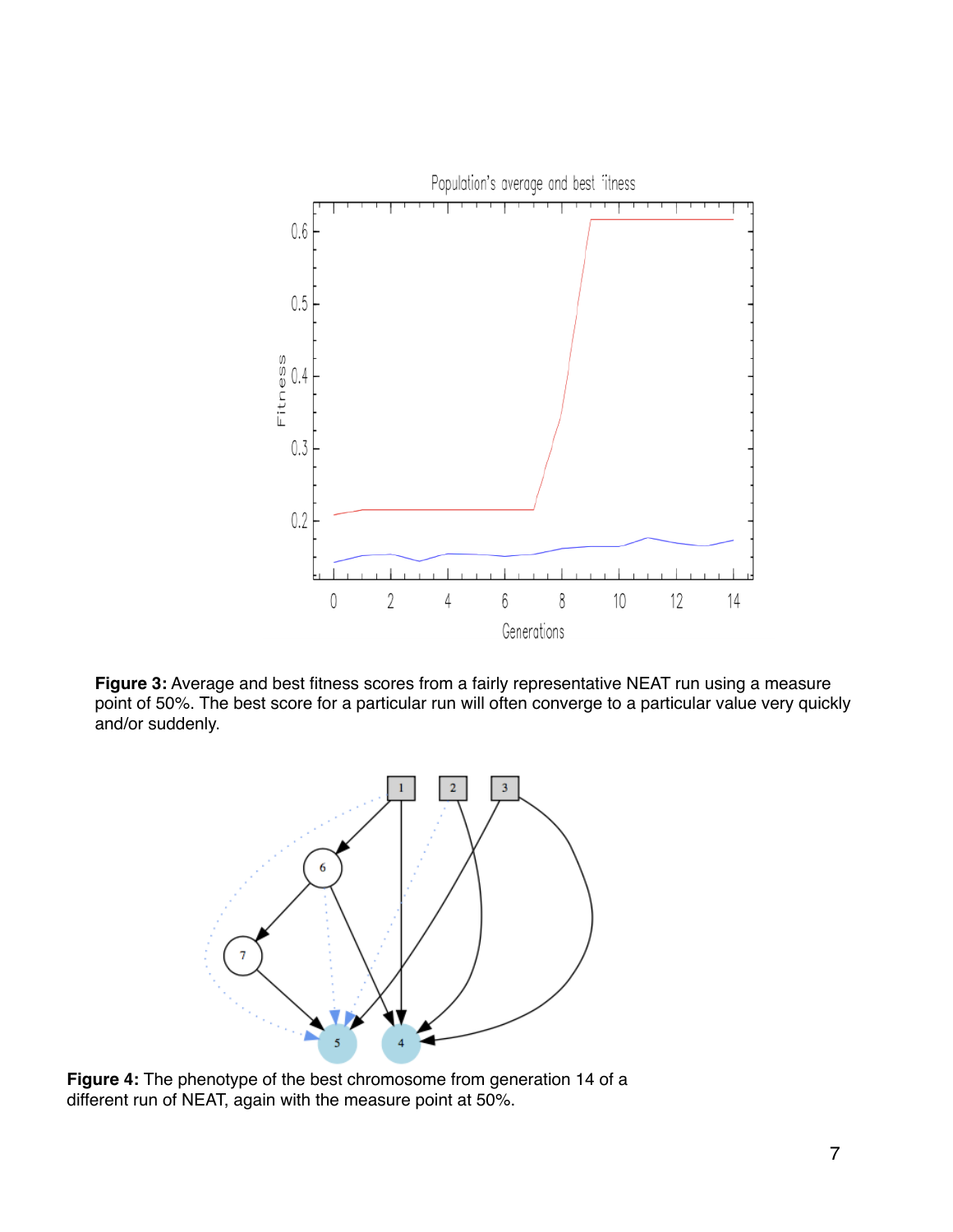### **Conclusions/Discussion**

Overall, I was not able to substantiate my hypothesis. While the results for the NEAT experiments may demonstrate some support to the prediction that varying the agent's point of fitness measurement will substantially affect NEAT performance, this did not hold true for every experiment, nor was there a consistent trend in most of the data points. In fact, NEAT converged to a correct solution very quickly in some cases. Perhaps more surprising was the extremely poor performance of Novelty Search on the same task. The higher measurement point in itself may partially explain the higher scores for some of the experiments run with the point above the robot's center. Although this change increases the deceptiveness of the task, it also leads to a larger x-distance increase should the agent fall. However, I think the main takeaway from my results is that the task of creating a bipedal walker in the real world, in three dimensions, with multiple joints, and with the effects of gravity, friction, and other factors, is far more complex that what I am reasonably equipped to recreate at this point. There are likely other sources of deception in the task than simply the choice of distance measure. This may explain why modifying this parameter did not yield quite the expected performance differences over the course of the NEAT experiments. In the case of Novelty Search, the algorithm may not have been able to perform to its full potential given what may not have been a highly deceptive task. Perhaps this is a demonstration that, for simpler tasks, using behavioral novelty rather than objective fitness can be detrimental, though this is only speculation on my part.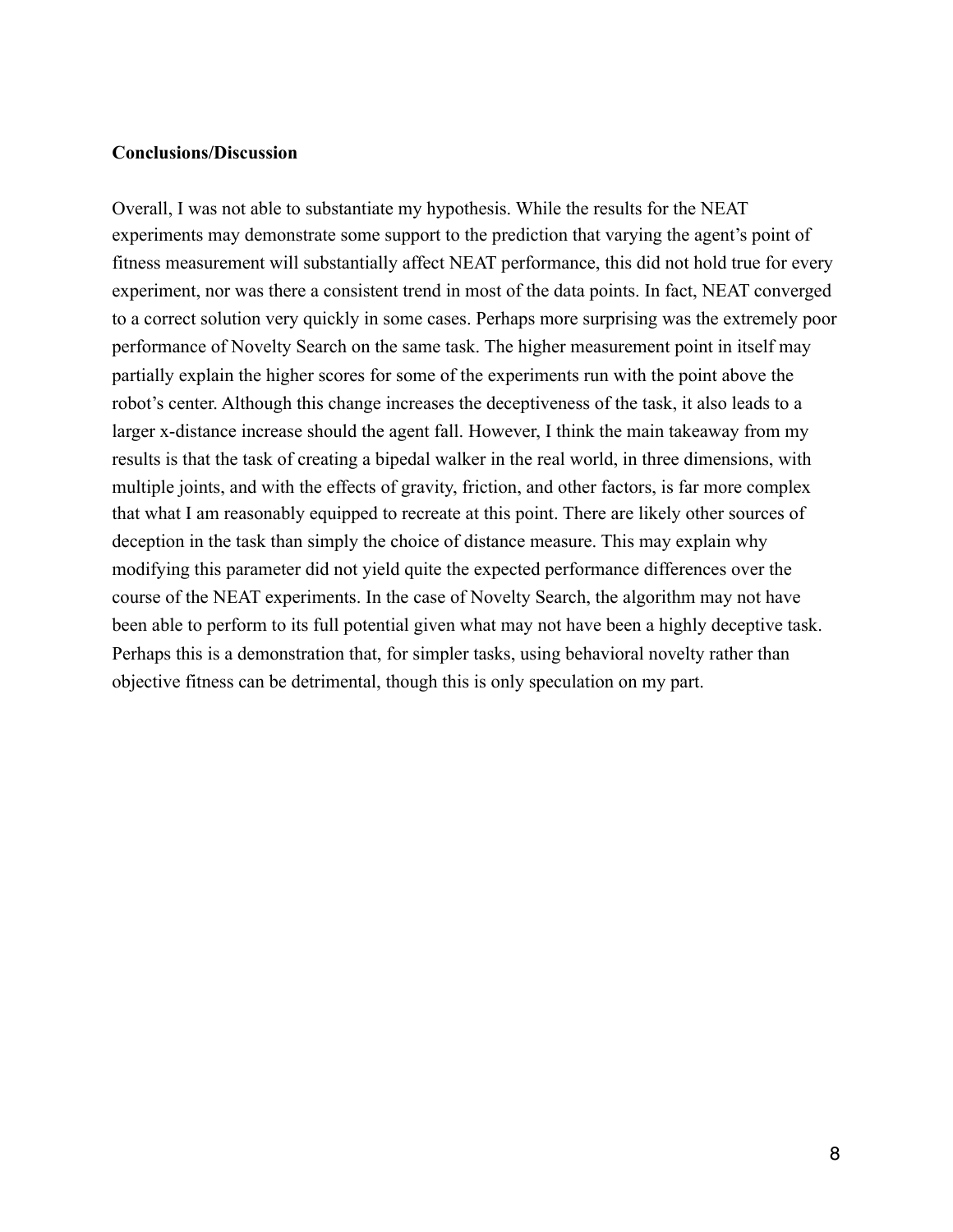| <b>NEAT Parameters</b>                                                                                                                                                                                                                              | <b>Novelty Search Parameters</b>                                                                                                                                                                                                                       |  |  |  |
|-----------------------------------------------------------------------------------------------------------------------------------------------------------------------------------------------------------------------------------------------------|--------------------------------------------------------------------------------------------------------------------------------------------------------------------------------------------------------------------------------------------------------|--|--|--|
| [phenotype]<br>$= 3$<br>input_nodes<br>$output\_nodes$ = 2<br>$max\_weight$ = 30<br>min_weight<br>$= -30$<br>feedforward<br>$= 1$<br>$nn\_activation = tanh$<br>$hidden\_nodes$ = 0<br>weight_stdev<br>$= 0.9$                                      | [phenotype]<br>input_nodes<br>$= 3$<br>$output\_nodes$ = 2<br>$max\_weight$ = 30<br>min_weight<br>$= -30$<br>feedforward<br>$= 1$<br>nn_activation<br>$=$ tanh<br>$hidden\_nodes$ = 0<br>weight_stdev<br>$= 0.9$                                       |  |  |  |
| [genetic]<br>pop_size<br>$= 100$<br>$max_$ fitness_threshold = 1                                                                                                                                                                                    | [genetic]<br>pop_size<br>$= 10$<br>$max_{i}$ fitness_threshold = 1.1                                                                                                                                                                                   |  |  |  |
| # Human reasoning<br>prob_addconn<br>$= 0.1$<br>$prob\_addnode$ = 0.05<br>prob mutatebias $= 0.2$<br>bias mutation power $= 0.5$<br>$prob\_mutate\_weight = 0.9$<br>weight_mutation_power = $1.5$<br>$prob\_togg$ lelink = 0.01<br>elitism<br>$= 1$ | # Human reasoning<br>prob_addconn<br>$= 0.1$<br>prob_addnode<br>$= 0.05$<br>prob_mutatebias $= 0.2$<br>bias_mutation_power = $0.5$<br>$prob\_mutate\_weight = 0.9$<br>weight_mutation_power = $1.5$<br>prob_togglelink<br>$= 0.01$<br>elitism<br>$= 0$ |  |  |  |
| [genotype compatibility]<br>compatibility_threshold = $3.0$<br>$compatibility\_change = 0.0$<br>$excess coefficient = 1.0$<br>$disjoint\_coeficient = 1.0$<br>weight_coeficient $= 0.4$                                                             | [genotype compatibility]<br>compatibility_threshold = $3.0$<br>compatibility_change<br>$= 0.0$<br>$excess\_coeficient = 1.0$<br>$disjoint\_coeficient = 1.0$<br>weight_coeficient $= 0.4$                                                              |  |  |  |
| [species]<br>species_size<br>$= 16$<br>survival_threshold $= 0.2$<br>old threshold<br>$= 30$<br>youth_threshold<br>$= 10$<br>old_penalty<br>$= 0.2$<br>youth_boost<br>$= 1.2$<br>max_stagnation<br>$= 15$                                           | [species]<br>species_size<br>$= 10$<br>survival_threshold $= 0.2$<br>old_threshold<br>$= 30$<br>youth_threshold<br>$= 10$<br>old_penalty<br>$= 0.2$<br>youth_boost<br>$= 1.2$<br>max_stagnation<br>$= 15$                                              |  |  |  |